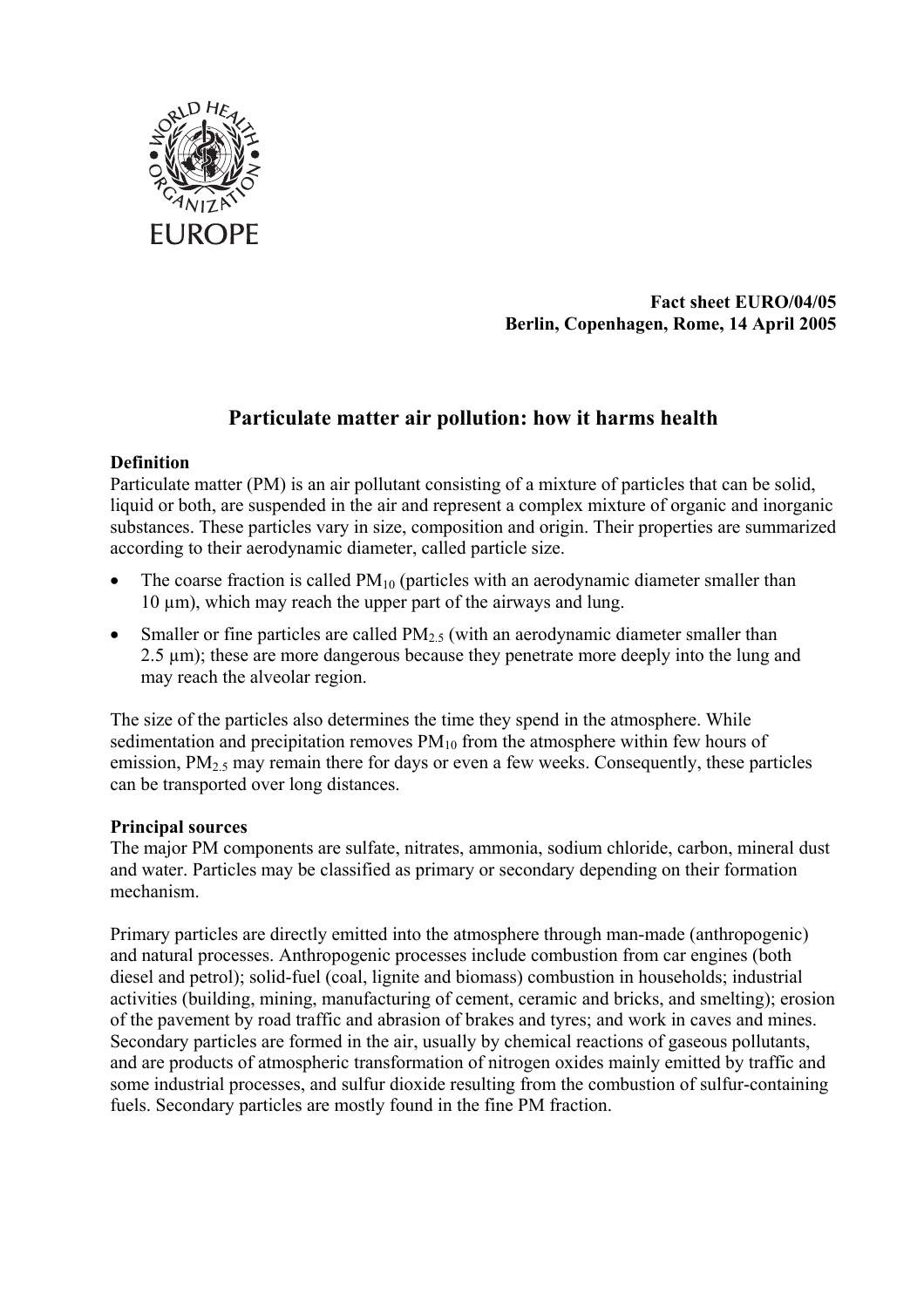### **Health hazards**

The systematic data assessment completed in 2004 by the WHO European Centre for Environment and Health, Bonn, indicates that:

- PM increases the risk of respiratory death in infants under 1 year, affects the rate of lung function development, aggravates asthma and causes other respiratory symptoms such as cough and bronchitis in children;
- PM<sub>2.5</sub> seriously affects health, increasing deaths from cardiovascular and respiratory diseases and lung cancer. Increased  $PM<sub>2.5</sub>$  concentrations increase the risk of emergency hospital admissions for cardiovascular and respiratory causes; and
- $PM_{10}$  affects respiratory morbidity, as indicated by hospital admissions for respiratory illness.

## **Relation of health effects to PM concentration**

In the last decade, studies of the short-term effects of PM, based on association between daily changes in PM10 concentrations and various health outcomes, were conducted in many cities in the WHO European Region, including Erfurt and Cologne in Germany. In general, results indicate that short-term changes in  $PM_{10}$  at all levels lead to short-term changes in acute health effects (Table 1). Effects related to short-term exposure include: inflammatory reactions in the lung, respiratory symptoms, adverse effects on the cardiovascular system and increases in medication use, hospital admissions and mortality.

| <b>Health outcome</b>                                                        | Estimated percentage increase in<br>risk per 10 $\mu$ g/m <sup>3</sup> PM <sub>10</sub><br>(95% confidence interval) | <b>Estimates available</b><br>for meta-analysis |  |
|------------------------------------------------------------------------------|----------------------------------------------------------------------------------------------------------------------|-------------------------------------------------|--|
| All-cause mortality                                                          | $0.6(0.4-0.8)$                                                                                                       | 33                                              |  |
| Mortality from respiratory diseases                                          | $1.3(0.5-2.0)$                                                                                                       | 18                                              |  |
| Mortality from cardiovascular diseases                                       | $0.9(0.5-1.3)$                                                                                                       | 17                                              |  |
| Hospital admissions for respiratory<br>disease, people age 65 years and over | $0.7(0.2-1.3)$                                                                                                       | 8                                               |  |
| Cough, children aged 5–15 years with<br>chronic symptoms                     | $0.0(-1.3-1.1)$                                                                                                      | 34                                              |  |
| Medication use, children aged 5-15<br>years with chronic symptoms            | $0.5(-1.9-2.9)$                                                                                                      | 31                                              |  |

Table. 1. Short-term effects on health from  $10$ - $\mu$ g/m<sup>3</sup> increases in PM<sub>10</sub> concentration

*Source*: Anderson HR et al. *Meta-analysis of time series studies and panel studies of particulate matter (PM) and ozone (O3). Report of a WHO task group*. Copenhagen, WHO Regional Office for Europe, 2004 (http://www.euro.who.int/document/e82792.pdf, accessed 8 April 2005).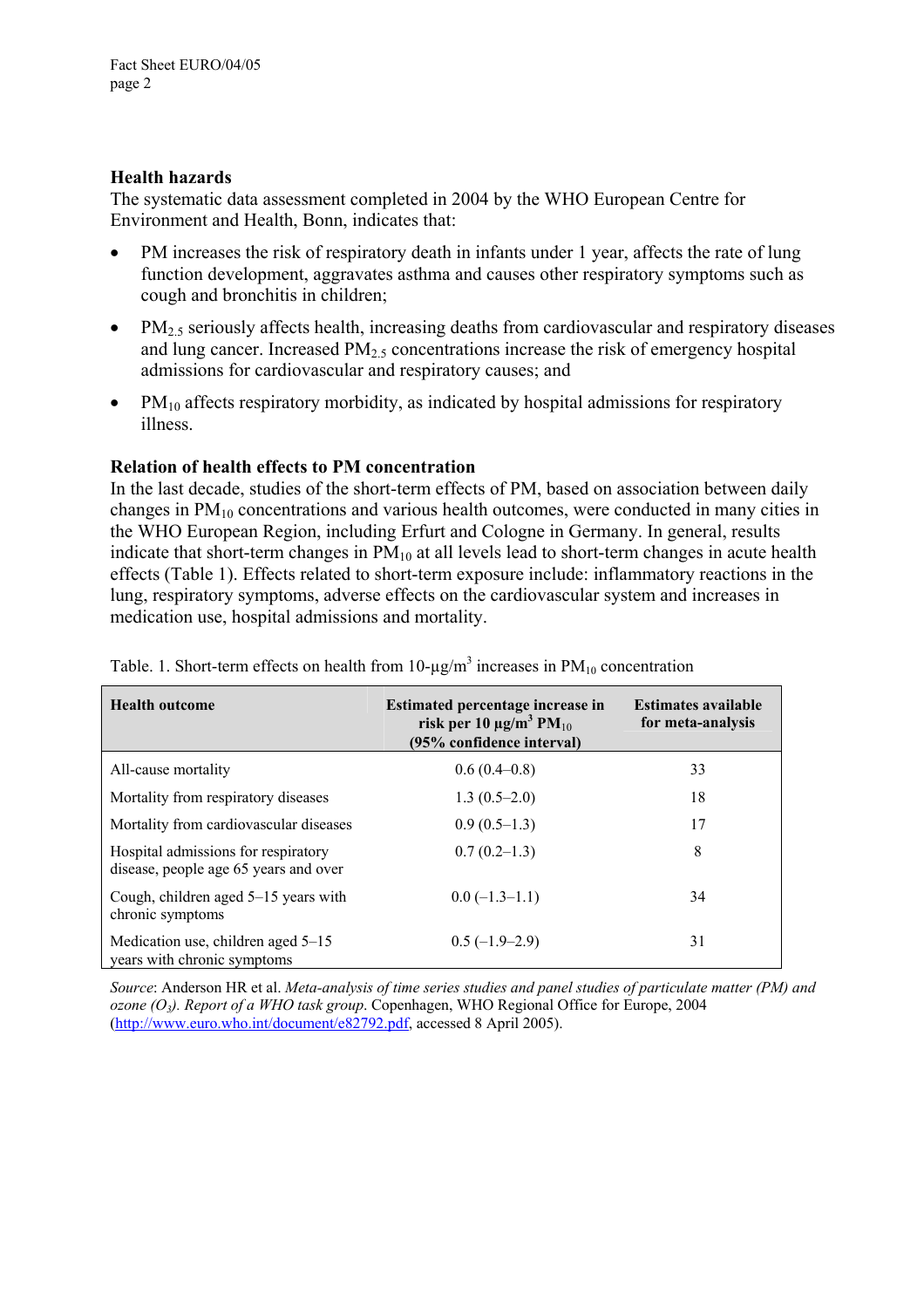Because long-term exposure to PM results in a substantial reduction in life expectancy, the longterm effects clearly have greater significance to public health than the short-term effects.  $PM<sub>2.5</sub>$ shows the strongest association with mortality, indicating a 6% increase in the risk of deaths from all causes per 10- $\mu$ g/m<sup>3</sup> increase in long-term PM<sub>2.5</sub> concentration.<sup>1</sup> The estimated relative risk amounts to 12% for deaths from cardiovascular diseases and 14% for deaths from lung cancer per 10- $\mu$ g/m<sup>3</sup> increase in PM<sub>2.5</sub>.<sup>2</sup>

The effects related to long-term exposure include: increases in lower respiratory symptoms and chronic obstructive pulmonary disease, reductions in lung function in children and adults, and reduction in life expectancy, due mainly to cardiopulmonary mortality and probably to lung cancer

Studies on large populations show a strong effect of  $PM<sub>2.5</sub>$  on mortality, and have been unable to identify a threshold concentration below which ambient PM has no effect on health: a no-effect level. After a thorough review of recent scientific evidence, a WHO working group therefore concluded that, if there is a threshold for PM, it lies in the lower band of currently observed PM concentrations in the European Region.

| Health end-point                                           | <b>Units (1000s)</b> | 2000    | 2020    | <b>Difference</b> |
|------------------------------------------------------------|----------------------|---------|---------|-------------------|
| EU                                                         |                      |         |         |                   |
| Mortality – long-term exposure                             | Life years lost      | 3001    | 1900    | 1101              |
| Mortality – long-term exposure                             | No. premature deaths | 288     | 208     | 80                |
| Infant mortality                                           | Cases                | 0.6     | 0.3     | 0.3               |
| Chronic bronchitis                                         | Cases                | 136     | 98      | 37                |
| Respiratory hospital admissions                            | Cases                | 51      | 33      | 19                |
| Cardiac hospital admissions                                | Cases                | 32      | 20      | 12                |
| Restricted activity                                        | Days                 | 288 292 | 170 956 | 117336            |
| Respiratory medication use, children                       | Days                 | 3510    | 1549    | 1961              |
| Respiratory medication use, adults                         | Days                 | 22 990  | 16 055  | 6935              |
| Lower respiratory symptoms, children                       | Days                 | 160 349 | 68 819  | 91 529            |
| Lower respiratory symptoms, adults with<br>chronic disease | Days                 | 236 498 | 159 723 | 76 773            |
| Germany                                                    |                      |         |         |                   |
| Mortality $-$ long-term exposure                           | Life years lost      | 657     | 413     | 244               |
| Mortality $-$ long-term exposure                           | No. premature deaths | 65      | 48      | 17                |

| Estimated change in health damage due to PM in the EU through implementation of current |  |
|-----------------------------------------------------------------------------------------|--|
| legislation, $2000-2020$                                                                |  |

 $\overline{a}$ 

<sup>&</sup>lt;sup>1</sup> Pope AC et al. Lung cancer, cardiopulmonary mortality, and long-term exposure to fine particulate air pollution. *Journal of the American Medical Association*, 287:1132–1141 (2002).

<sup>&</sup>lt;sup>2</sup> Pope AC et al. Lung cancer, cardiopulmonary mortality, and long-term exposure to fine particulate air pollution. *Journal of the American Medical Association*, 287:1132–1141 (2002); and Pope AC et al. Cardiovascular mortality and long-term exposure to particulate matter air pollution. *Circulation*, 109:71– 77 (2004).